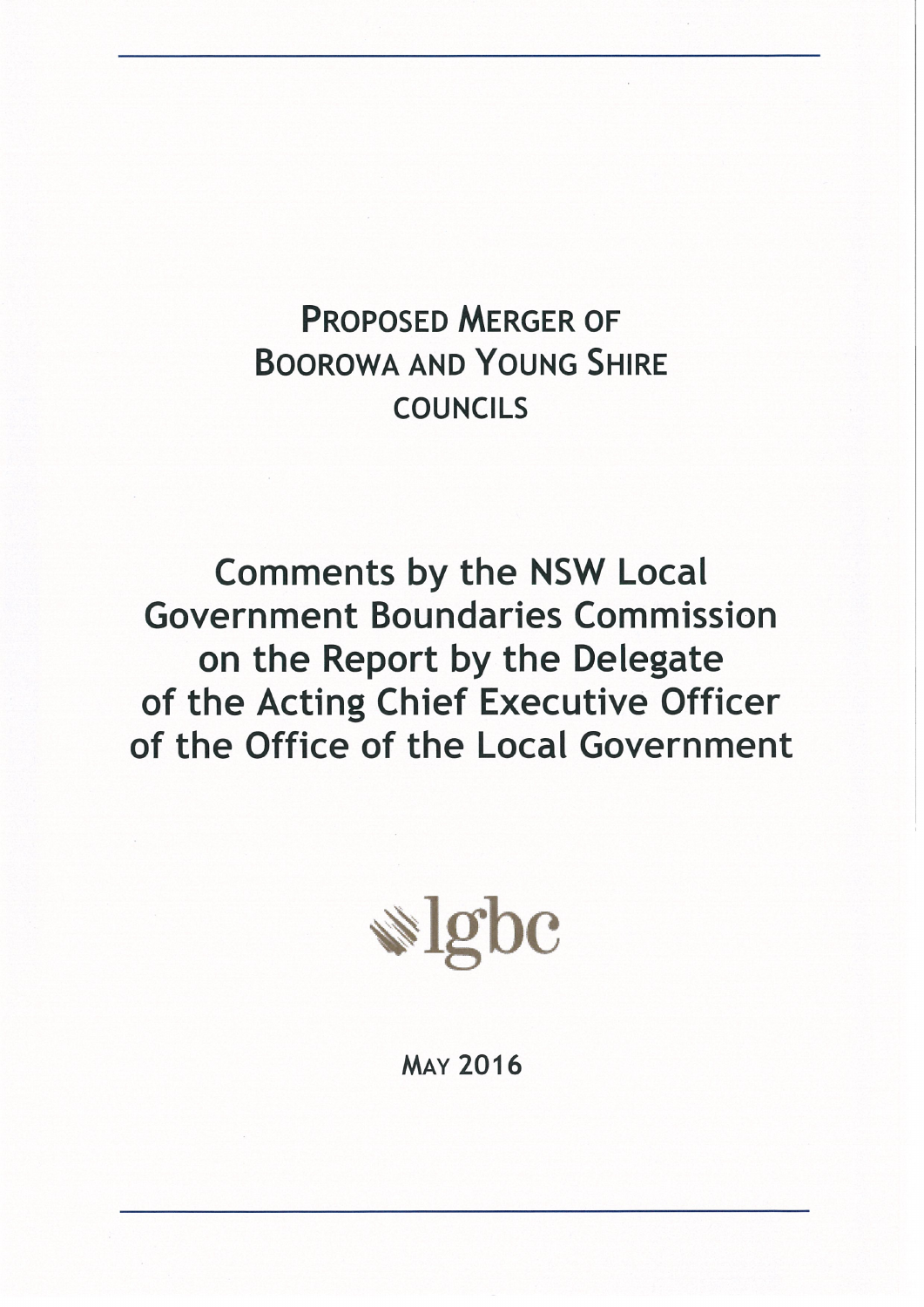

**Local Government Boundaries Commission GPO Box 5341** Sydney NSW 2001

The Hon Paul Toole MP Minister for Local Government Level 17 NE 52 Martin Place, SYDNEY NSW 2000

Dear Minister

#### Proposed merger of Boorowa and Young Shire councils

The Local Government Boundaries Commission provides its comments on the Delegate's Report into the above merger proposal under section 218F(6) of the Local Government Act 1993.

Yours sincerely

Bob Sent

**RJ** Sendt Chairperson 3 May 2016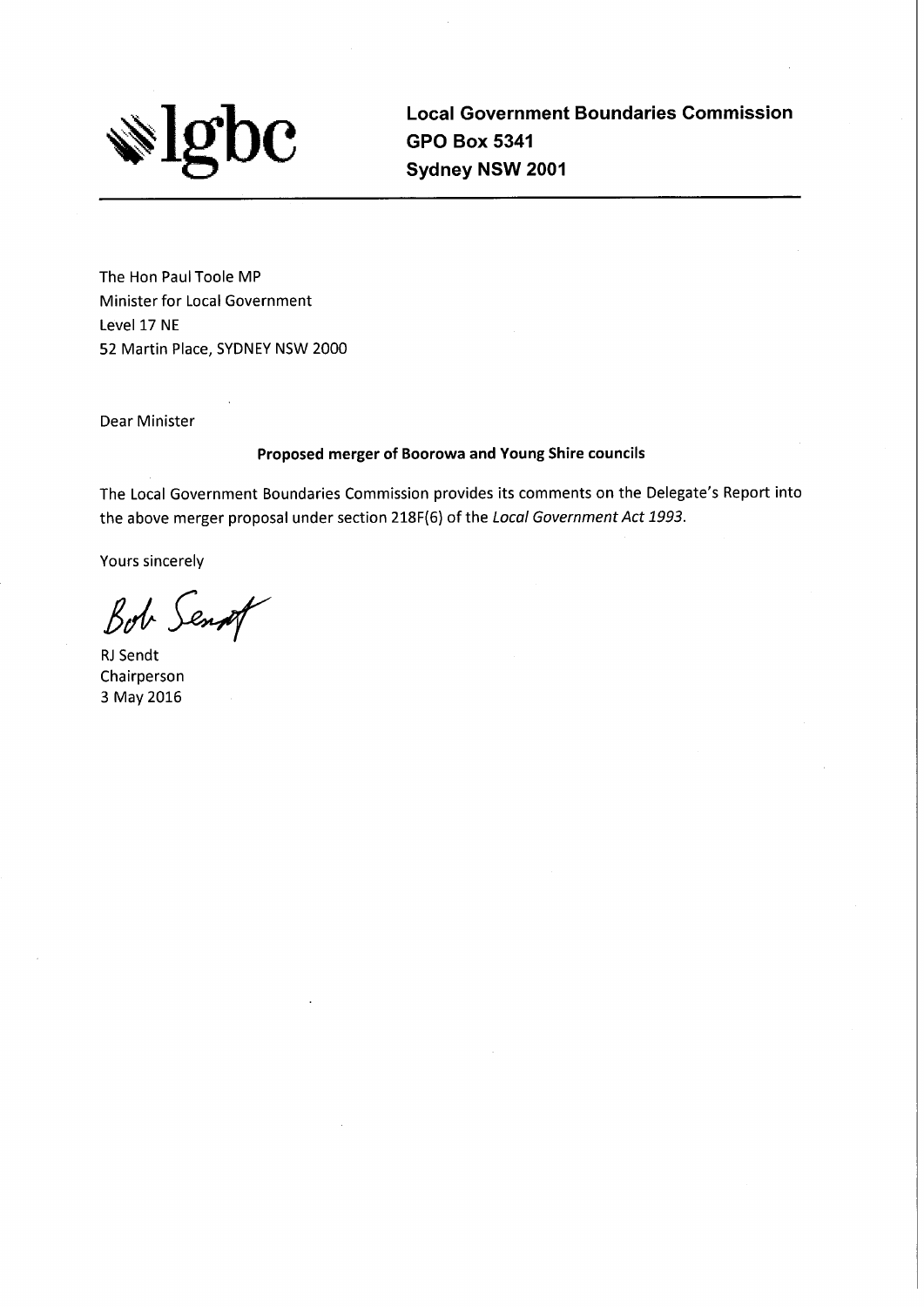# **1. Summary of Local Government Boundaries Commission comments**

The Boundaries Commission has reviewed the Delegate's Report on the proposed merger of Boorowa Council and Young Shire Council to determine whether it shows the legislative process has been followed and the Delegate has taken into account all the factors required under the *Local Government Act 1993* (the Act).

#### **The Commission has assessed that:**

- **the Delegate's Report shows that the Delegate has undertaken all the processes required by section 263 of the Act***,*
- **the Delegate's Report shows that the Delegate has adequately considered all the factors required by section 263(3) of the Act, with the exception of the factor listed under subsection 263(3)(e1) (service delivery), and**
- **the Delegate's recommendation in relation to the proposed merger is supported by the Delegate's assessment of the factors.**

# **2. Summary of the merger proposal**

On 3 March 2016, the Minister for Local Government referred a proposal to merge the local government areas of Boorowa Council and Young Shire Council to the Acting Chief Executive of the Office of Local Government for examination and report under the Act. The following map shows the proposed new council area (shaded in green).



#### *Proposed merger of Boorowa and Young*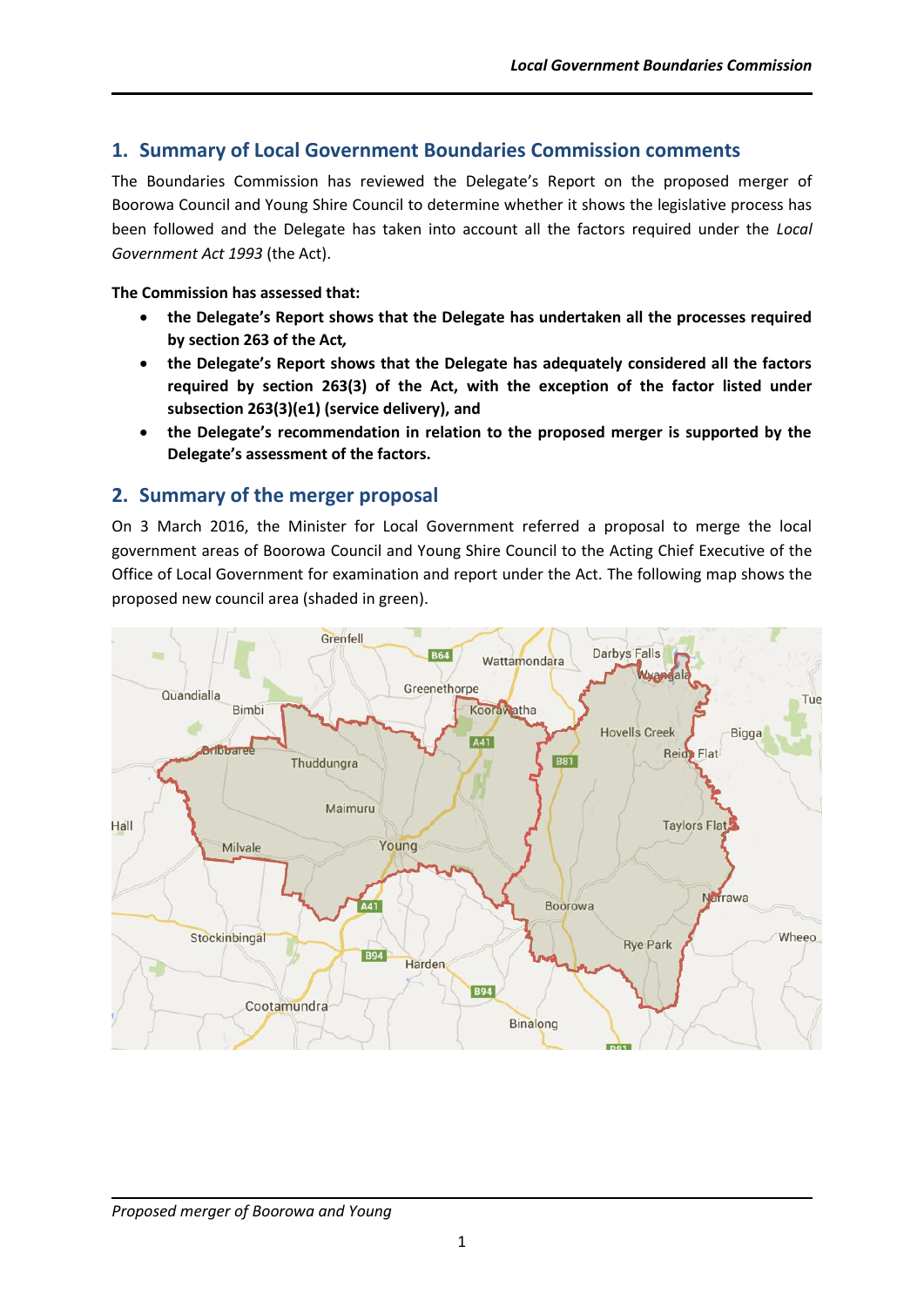The proposal would have the following impacts on population across the two councils.

| Council                    | 2016   | 2031   |
|----------------------------|--------|--------|
| Boorowa Council            | 2,500  | 2.450  |
| <b>Young Shire Council</b> | 12.800 | 12.900 |
| New Council                | 15,300 | 15,350 |

*Source: NSW Department of Planning & Environment, 2014 NSW Projections (Population, Household and Dwellings).*

The Acting Chief Executive delegated the function of examining and reporting on each of the proposals to a number of people, known as 'Delegates'. Delegates were required to examine and report upon each merger proposal rigorously and fairly. The examination process included Delegates calling for submissions and holding a public inquiry on each proposed council merger. Delegates prepared a report on the proposal and provided that report to the Local Government Boundaries Commission.

# **3. Role of the Local Government Boundaries Commission**

The Local Government Boundaries Commission is an independent statutory authority constituted under section 260 of the Act. The Boundaries Commission examines and reports on any matter referred to it by the Minister in relation to the boundaries of local government areas and the areas of operation of county councils.

The Boundaries Commission has several functions under the Act. In the current context (where the Minister has elected to refer the proposal to the Office of Local Government, rather than the Boundaries Commission, for examination), the most relevant Commission functions are set out in section 218F(6) of the Act. This section requires:

- the Chief Executive to furnish the report on the examination of the merger proposal to the Boundaries Commission for review and comment, and
- the Boundaries Commission to review the report and send its comments to the Minister.

The Commission's role does not involve re-examining the advantages and disadvantages of the proposed mergers, accepting submissions or holding public inquiries.

# **4. Delegate's Recommendations**

The Delegate's key recommendation is that:

*"after taking account of the factors listed in section 263(3) of the Local Government Act 1993 (the Act), a merger between Boorowa and Young is preferable to continuing with the status quo".*

Other recommendations by the Delegate were:

- *"if implemented, 12 elected representatives would provide the most desirable and appropriate relationship between residents and ratepayers and elected representatives in the new council*
- *the division of the proposed merger area into wards is not recommended as it would not address concerns about rural representation and could encourage parochialism.*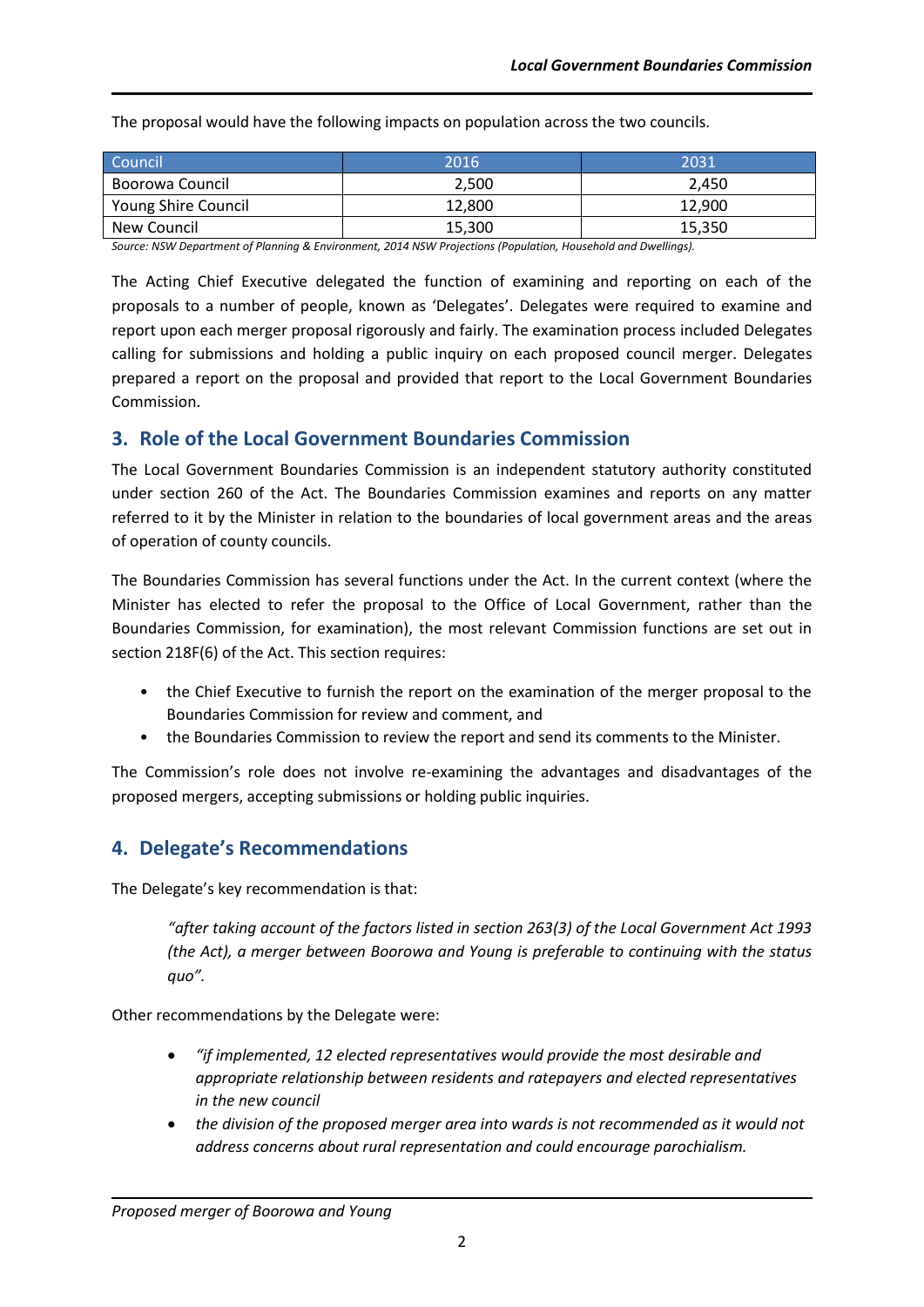- *consistent with research presented to the Independent Local Government Review Panel, the implement transitional governance arrangements until the first council election that facilitate a 'fresh start' for the newly merged community. It is recommended that the merged council's transitional governance arrangements include around eight former councillors under the leadership of the current Boorowa Mayor, who is also the current chair of the Canberra Region Joint Organisation of Councils*
- *the new council implement comprehensive outreach and consultation strategies to engage with and listen to smaller town and rural communities, for example regularly hold council meetings in the small towns, consult annually with small towns and rural communities as part of the council's planning processes and consider establishing community development committees that include councillors' active participation*
- *ensure that councillors and the council's leaders embed a 'fresh start' into its culture to ensure a highly inclusive service and representation for the whole community".*

# **5. The Commission's detailed comments**

# *5.1 Review of the process followed by the Delegate*

Under the Act, the Delegate is required to undertake certain processes in examining a merger proposal. These processes include holding an inquiry, allowing members of the public to attend meetings as part of the inquiry and calling for submissions. As part of its review of the Delegate's Report, the Commission has looked at whether these processes were followed.

In total, the Delegate considered 95 written and verbal submissions from the public, community and other organisations and councils.

The Delegate held two public inquiries on 5 and 6 April 2016, one at the Boorowa Ex Services Club, and the other at the Young Services Club.

*The Commission's view is that the Delegate has met the relevant requirements, while noting there is no evidence in the Report that reasonable public notice was given for the public inquiries.*

# *5.2 Review of the Delegate's consideration of the factors specified in the Act*

Under section 263(3) of the Act, the Delegate is required to have regard to a range of factors when considering a merger proposal.

*Overall, the Commission's view is that the Report shows the Delegate adequately considered all the factors, with the exception of service delivery.*

The Commission has formed this view based on its review of the discussion presented in the Delegate's Report. The Commission specifically considered whether the extent of that discussion adequately canvassed the range of issues raised in the written submissions made to the Delegate, the views expressed at the public hearings and other information that would have been available to the Delegate.

The Commission makes the following comments relating to each factor: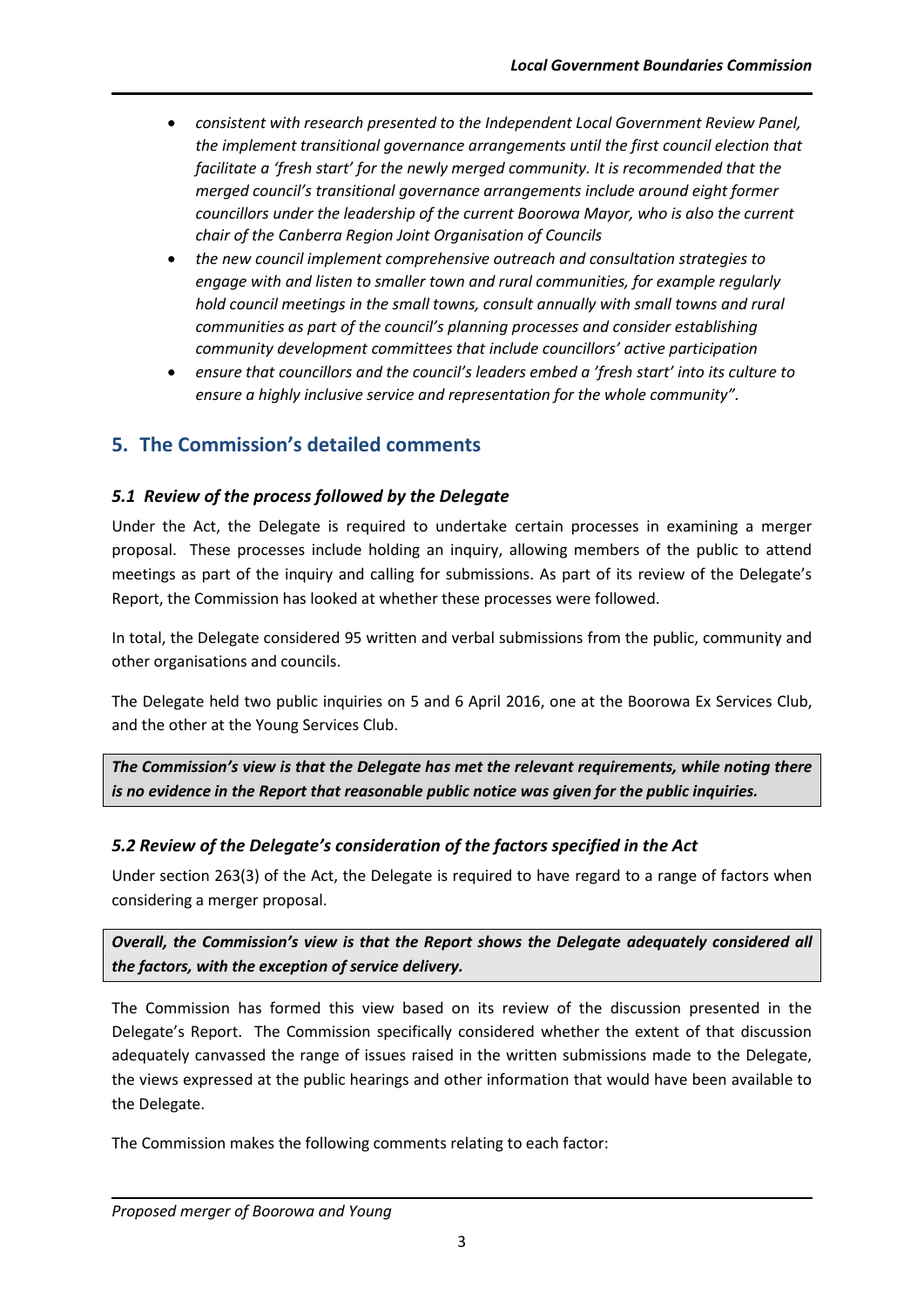# *5.2.1 Financial factors*

Section 263(3)(a) of the Act requires the Delegate to have regard to:

*"the financial advantages or disadvantages (including the economies or diseconomies of scale) of any relevant proposal to the residents and ratepayers of the areas concerned".*

The Delegate noted the submissions addressing this factor and the principal matters raised most commonly in submissions.

The Delegate considered the potential viability of the status quo and found that over the longer term continuing as two separate Councils was not viable and would lead to financial disadvantages for ratepayers and residents. The Delegate noted the outcome of previous reviews of the Councils such as IPART, TCorp and the Division of Local Government's Infrastructure Audit. The Delegate also considered the Councils' 2013-14 performance against the Office of Local Government's benchmarks.

The Report noted the positive financial benefits estimated by KPMG, but also noted the financial benefits were less than half of the Boorowa, Harden and Young merger. The Delegate stated that around 40 stakeholders had argued residents and ratepayers would be directly disadvantaged or would experience an opportunity cost loss if the merger is implemented.

The Delegate concluded that the merger is unlikely to generate economies of scale as the proposal disrupts existing regional cost-efficiency arrangements for the provision of council services and only marginally increases the scale of councils' operations. Further, the Report stated that the merger was not expected to produce additional economic development opportunities for the region as it would continue the division of the region's tourism, viticulture and cherry industries between multiple local government areas.

The Delegate also concluded there would be positive financial advantages for the residents and ratepayers of the area from a merger between Boorowa and Young Shire Councils compared to the status quo. The Delegate also noted that the merger is not expected to increase economies of scale or to produce additional economic development opportunities for the region.

#### *The Commission's view is that the Delegate adequately considered the issues under this factor.*

# *5.2.2 Communities of interest*

Section 263(3)(b) of the Act requires the Delegate to have regard to:

*"the community of interest and geographic cohesion in the existing areas and in any proposed new area".*

The Delegate noted the submissions addressing this factor and the principal matters raised most commonly in submissions.

On balance the Delegate concluded that the proposed merger area shared a number of communities of interest and geographic cohesion. However, as most of these communities are shared across the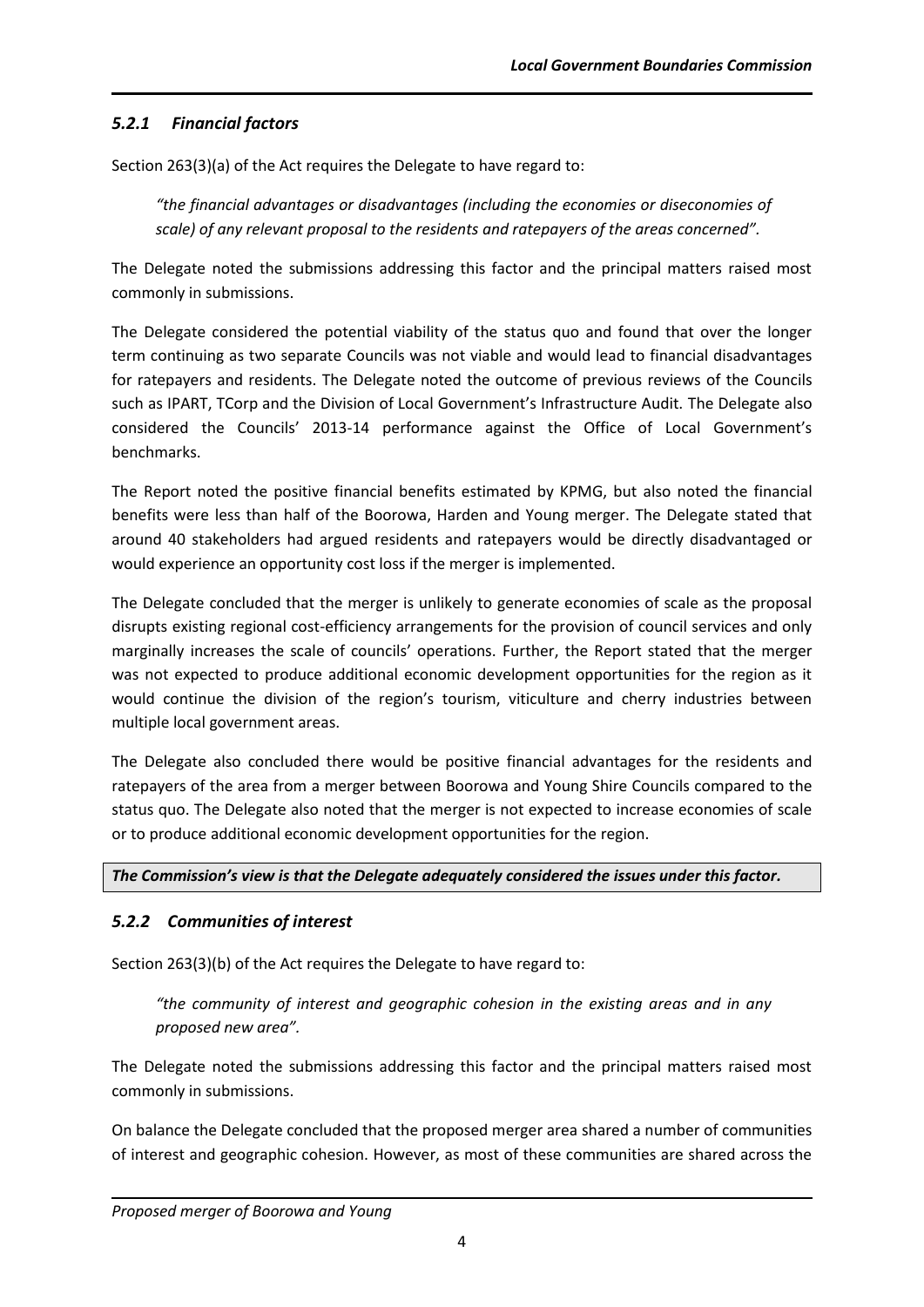whole Hilltops region, the proposed merger may have negative impacts. Examples of negative impacts included:

- increased communications costs, especially if organisations need to deal with local government organisations with different priorities
- increased travel costs, especially if the Harden, Cootamundra and Gundagai merger proceeds increasing the distance between the likely service centres of the two new merged councils
- in relation to Hilltops produce, a number of stakeholders are concerned that while Boorowa and Young councils look to Canberra, if Harden merges with different council it will lose that focus which is expected to impose costs plus a geographic obstacle to the Hume Highway for Boorowa and Young and the Hilltops industries
- unravelling current agreements between the three councils would result in new negotiation costs but could result in the need to construct new infrastructure.

The Delegate concluded that the proposed merger area shares a number of communities of interest and geographic cohesion. Given these communities are shared across the whole of the Hilltops region (Boorowa, Harden and Young), the proposed merger risks damaging and fragmenting these communities.

*The Commission's view is that the Delegate adequately considered the issues under this factor.* 

# *5.2.3 Historical and traditional values*

Section 263(3)(c) of the Act requires the Delegate to have regard to:

*"the existing historical and traditional values in the existing areas and the impact of change on them".*

The Delegate noted the submissions addressing this factor.

The Delegate concluded that the shared traditional and historical values of the Boorowa and Young regions are unlikely to be negatively impacted by the proposal.

She stated this was because the custodians of these values are the people and families that live in the region rather than their councils. Like many other regional areas of Australia, the values of the area are enduring and deeply rooted in the community. Changes to the structure of the local government area do not impact its culture, climate, geography, Aboriginal history or civic area.

*The Commission's view is that the Delegate adequately considered the issues under this factor, while noting the limited analysis provided.* 

# *5.2.4 Attitudes of residents and ratepayers*

Section 263(3)(d) of the Act requires the Delegate to have regard to:

*"the attitude of the residents and ratepayers of the areas concerned".*

The Delegate noted that the majority of submissions received oppose this merger. The Delegate states around 70 written and verbal submissions expressly oppose the Boorowa and Young merger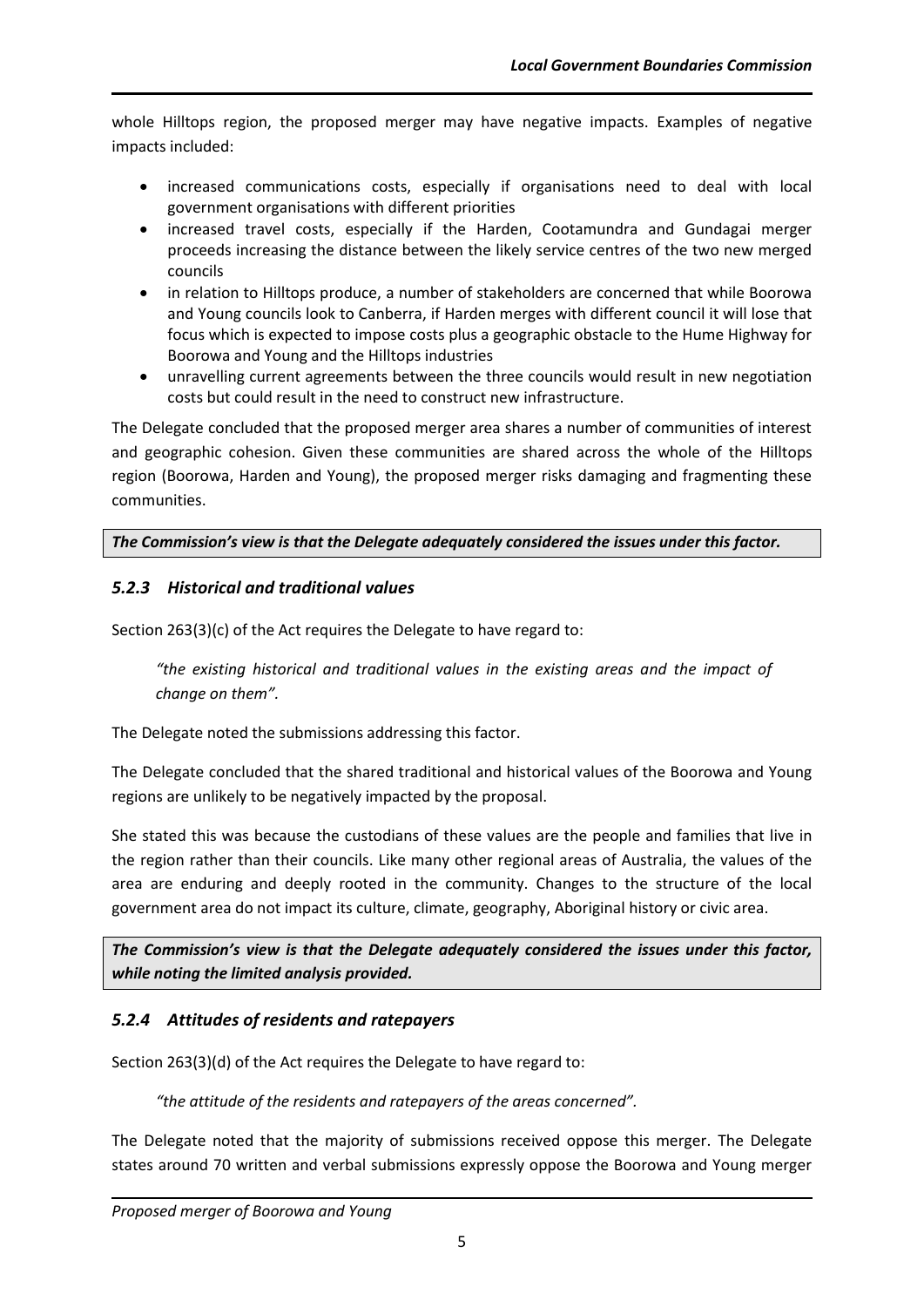with only one submission expressly supporting the merger. Some submissions oppose any merger of Boorowa or any Minister initiated merger.

The Delegate noted around 50 stakeholders explicitly support the Hilltops merger because they consider the benefits of a Boorowa and Young merger are outweighed by its risks; whereas the Hilltops merger has greater benefits which outweigh the potential risks.

The Delegate reported that after 4 years of consultation and preparation for the Hilltops merger, stakeholders are concerned and frustrated about why a Boorowa and Young merger has been proposed. It was also stated that many submissions argue that this merger is a poor second choice or a merger of convenience. It is noted that some predict that, if the Boorowa and Young merger is implemented, then the community will need to ready itself to deal with a further merger proposal within the short to medium term.

The Delegate also noted that a number of submissions oppose the merger on the basis of expected business impacts and opportunity cost losses. These submissions express concern that a Boorowa and Young merger would fragment the Hilltops region and have negative impacts for the tourism, horticulture and viticulture industries. The Delegate states that these submissions also argue that a merger which excludes Harden Shire Council will not bring sufficient an increase in scale and capacity to improve council's services and infrastructure for industry to grow.

*The Commission's view is that the Delegate adequately considered the issues under this factor, while noting the limited analysis provided.* 

# *5.2.5 Elected representation*

Section 263(3)(e) of the Act requires the Delegate to have regard to:

*"the requirements of the area concerned in relation to elected representation for residents and ratepayers at the local level, the desirable and appropriate relationship between elected representatives and ratepayers and residents and such other matters as it considers relevant in relation to the past and future patterns of elected representation for that area".*

The Delegate noted the concerns raised in submissions about a loss of representation and balance in the representation of smaller towns, villages and rural communities.

The Delegate recommended that 12 councillors would provide the most desirable and appropriate relationship between residents, ratepayers and elected representatives. The Delegate's recommendation was based on:

- *"analysis of the ratio of elected representation of the 16 regional councils with populations within 25 per cent of the proposed merged council (as at 2011) which suggests an appropriate range of between 7 to 12 councillors*
- *the strength of concern expressed by stakeholders about the potential negative impacts of reduced electoral representation on the levels of council services supplied to smaller towns and rural communities*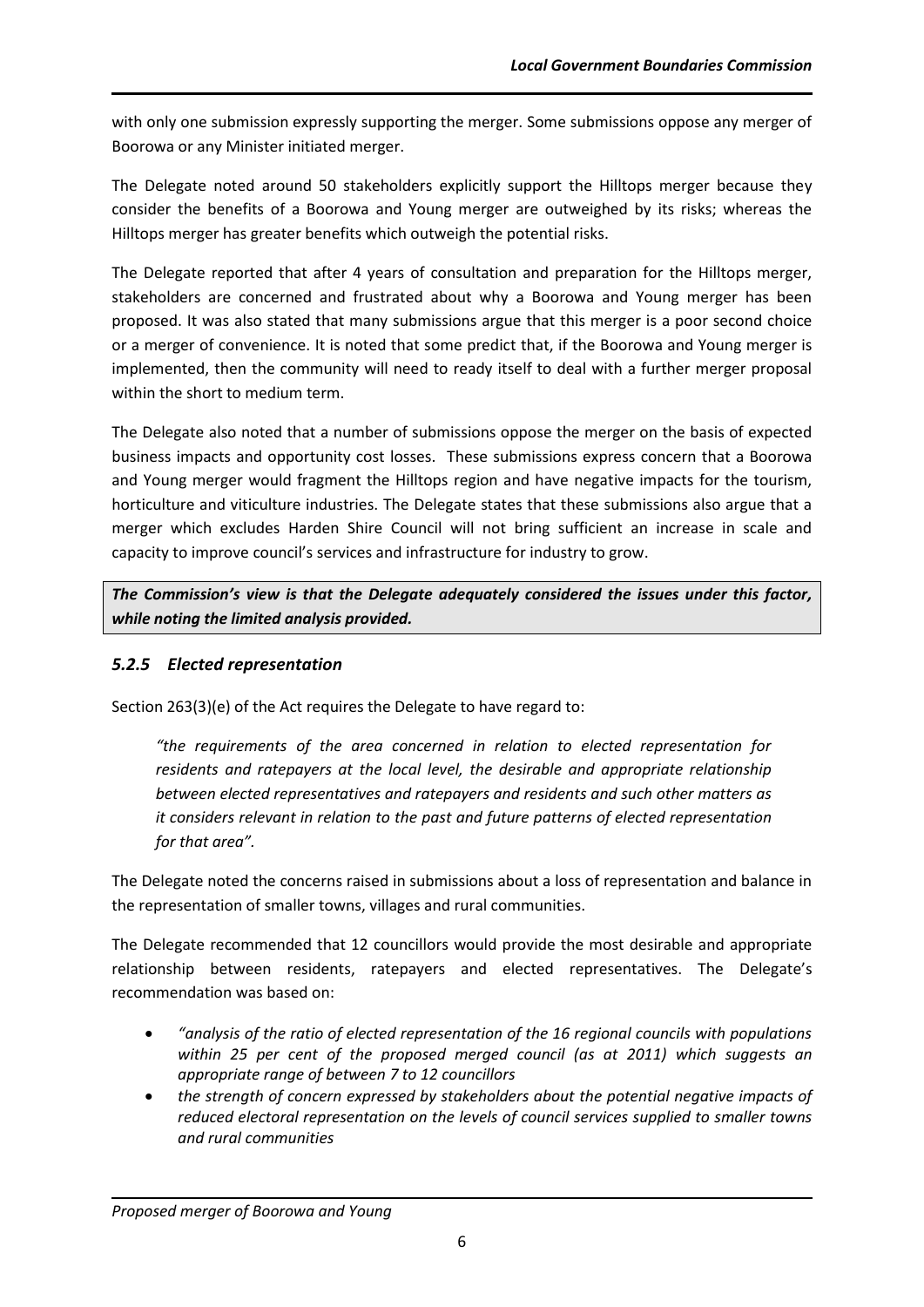- *acknowledgement that the maximum number of councillors per council is set by legislation at 15 councillors and the importance of avoiding unnecessary councillor salary costs where possible*
- *projections that the population of Young will grow more than surrounding regions which may increase concerns about the representation of smaller towns and rural communities*
- *recognition that a Councillor's responsibility in the Act is to represent the interests … of the community as a whole and not a particular interest group".*

#### *The Commission's view is that the Delegate adequately considered the issues under this factor.*

#### *5.2.6 Service delivery and facilities*

Section 263(3)(e1) of the Act requires the Delegate to have regard to:

*"the impact of any relevant proposal on the ability of the councils of the areas concerned to provide adequate, equitable and appropriate services and facilities".*

The Delegate noted the submissions addressing this factor. Issues raised included concerns around the impact on services for smaller towns and rural areas of this merger and the Councils' concerns that the merger will have negligible positive impacts on service delivery.

The Delegate noted research from the 2004 mergers which evidenced a range of service improvements resulting from those mergers. The Delegate stated that both Councils acknowledged the need for a merger, while arguing that a merger of Boorowa, Harden and Young would have a more positive impact. The Delegate concluded that the proposed merger will modestly increase the scale of the council and therefore the merger could improve council's services.

*The Commission's view is that the Delegate did not adequately consider the issues under this factor.* 

# *5.2.7 Employment impacts on staff*

Section 263(3)(e2) of the Act requires the Delegate to have regard to:

"the impact of any relevant proposal on the employment of the staff by the councils of *the areas concerned".*

The Delegate noted that some submissions raised concerns that this merger proposal is unlikely to generate the same positive employment benefits of the Boorowa, Harden and Young merger.

The Delegate concluded that legislated employment protection provisions will mitigate the potential negative impacts on employment of this proposal. The Delegate also concluded that this merger is likely to have fewer positive impacts on employment than the Boorowa, Harden and Young (Hilltops) merger, as there are fewer opportunities for employee career progression in the smaller merged council.

*The Commission's view is that the Delegate adequately considered the issues under this factor, while noting the limited analysis provided.*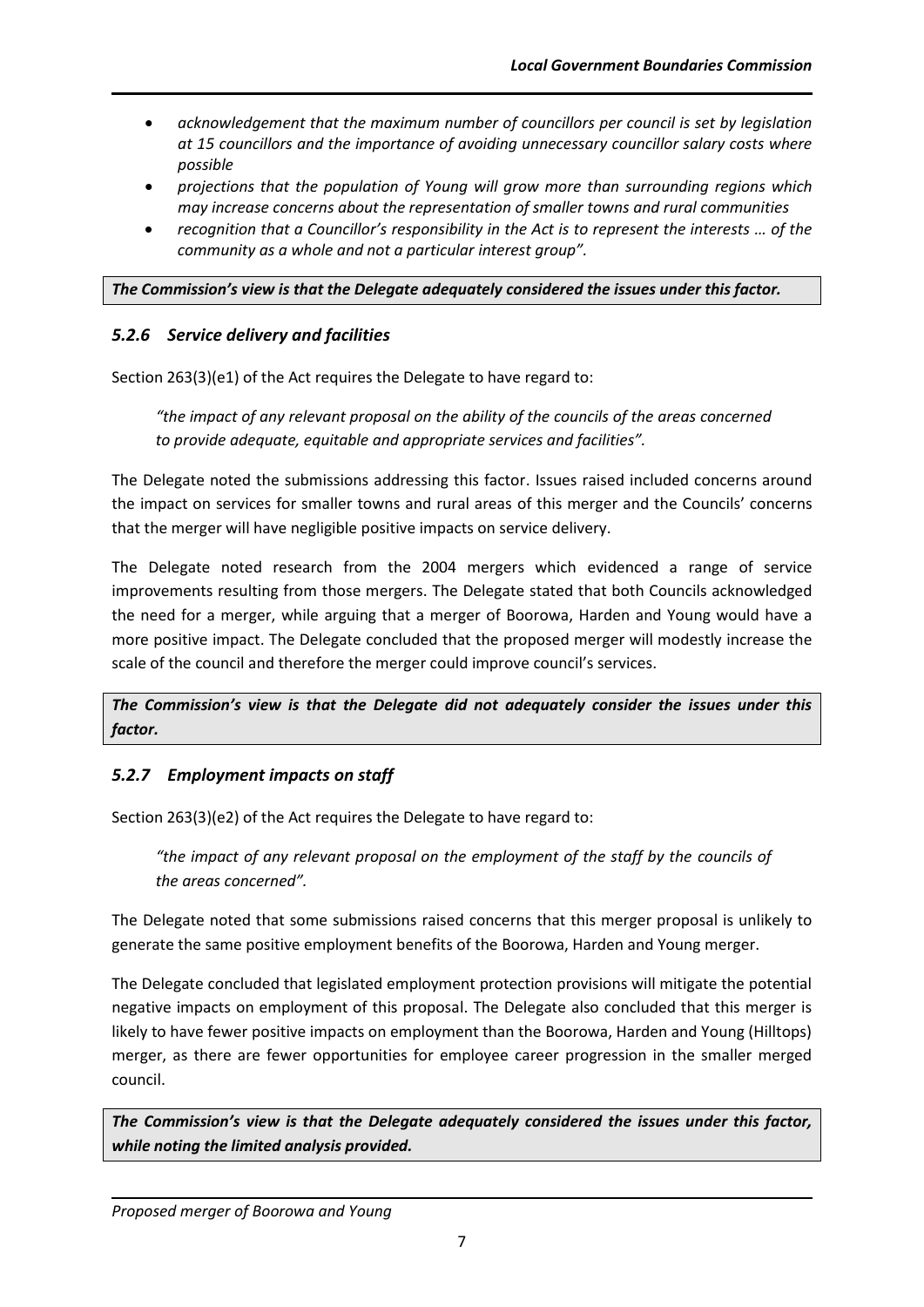# *5.2.8 Rural impacts*

Section 263(3)(e3) of the Act requires the Delegate to have regard to:

*"the impact of any relevant proposal on rural communities in the areas concerned".*

The Delegate identifies the main concerns in submissions were around the potential decline in services to rural communities due to a reduction in rural elected representation.

The Delegate noted the potential negative impacts on rural community employment are adequately mitigated by section 218CA of the Act which requires the new council to maintain current employment levels in Boorowa town and any village that currently has a council office or depot, as far as practicable. The Delegate also noted the shift in representational balance of Boorowa's villages and rural communities and suggested strategies that could be considered by the merger council, including:

- regularly holding council meetings in the smaller towns
- the establishment of section 355 committees to represent the opinions of village and rural residents to the merged council that include the active participation of councillors
- comprehensive, annual engagement by the council with the smaller towns and rural communities as part of the Community Strategic Plan process.

The Delegate concluded the impacts on rural communities can be managed if appropriate strategies are implemented. She also noted the merger is not expected to result in additional economic development opportunities for rural communities.

*The Commission's view is that the Delegate adequately considered the issues under this factor.* 

# *5.2.9 Wards*

Section 263(3)(e4) of the Act requires the Delegate to have regard to:

*"in the case of a proposal for the amalgamation of two or more areas, the desirability (or otherwise) of dividing the resulting area or areas into wards".*

The Delegate noted the mixed views in submissions on the implementation of wards. She also noted that the Councils do not support the implementation of wards. The Delegate concluded that the implementation of a system of wards would reduce the positive impacts of the merger proposal by prolonging division between communities, as the new councillors could be seen as representing premerger constituencies rather than the whole of the new community.

The Delegate stated that:

*"Division of the proposed merger into wards is not recommended, as it does not offer a viable strategy to address stakeholders concerns about the representation of smaller centres and rural communities in the context of a much larger urban centre".*

# *The Commission's view is that the Delegate adequately considered the issues under this factor.*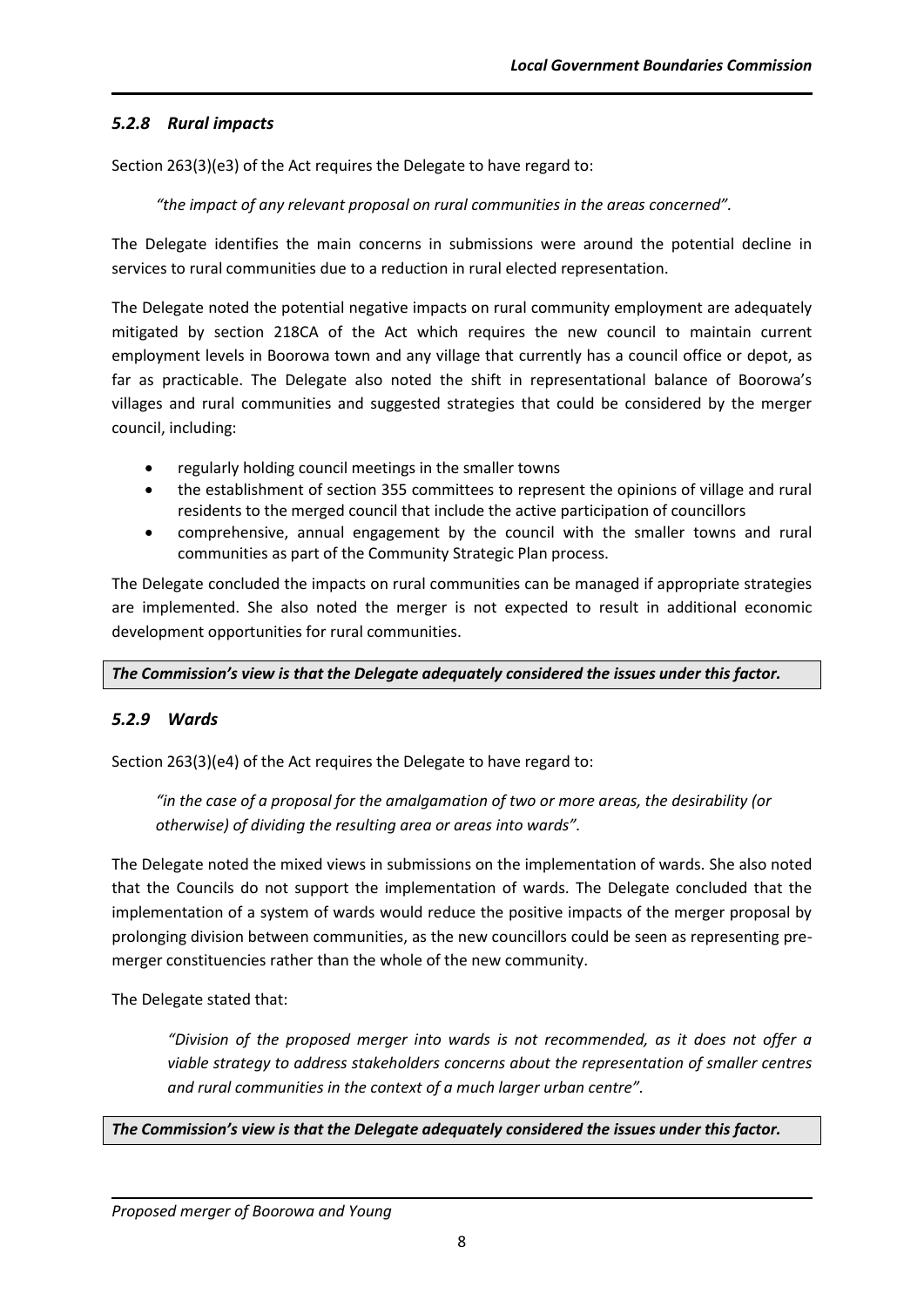# *5.2.10 Opinions of diverse communities*

Section 263(3)(e5) of the Act requires the Delegate to have regard to:

*"in the case of a proposal for the amalgamation of two or more areas, the need to ensure that the opinions of each of the diverse communities of the resulting area or areas are effectively represented".*

The Delegate stated there were no submissions about representation of the views of ethnically and culturally diverse communities or of indigenous communities. The Delegate considered the two local government areas are characterised by relatively low levels of ethnic diversity and Aboriginal and Torres Strait islander populations.

The Delegate did however note that concerns were raised about the lack of balanced representation between urban and rural communities' opinions.

The Delegate concluded that the new council can adequately consider the unique opinions of diverse communities, if appropriate mitigation strategies are implemented. The Delegate suggested some strategies to ensure engagement including:

- regularly holding council meetings in the smaller towns
- the establishment of section 355 committees to represent the opinions of village and rural residents to the merged council that include the active participation of councillors
- comprehensive, annual engagement by the council with the smaller towns and rural communities as part of the Community Strategic Plan process.

*The Commission's view is that the Delegate adequately considered the issues under this factor, while noting the limited analysis provided.*

# *5.2.11 Other issues*

Section 263(3)(f) of the Act requires the Delegate to have regard to:

*"such other factors as it considers relevant to the provision of efficient and effective local government in the existing and proposed new areas".*

The Delegate commented on the following issues:

# **Transitional governance arrangements**

The Delegate stated if the merger is implemented, transitional governance arrangements will be critical and that transitional arrangements will be in place until the first councillors of the merged council are elected.

The Delegate suggested that the Minister appoints 8 former councillors under the leadership of the current Boorowa Mayor, who is also the current chair of the Canberra Region Joint Organisation of Councils to provide interim governance.